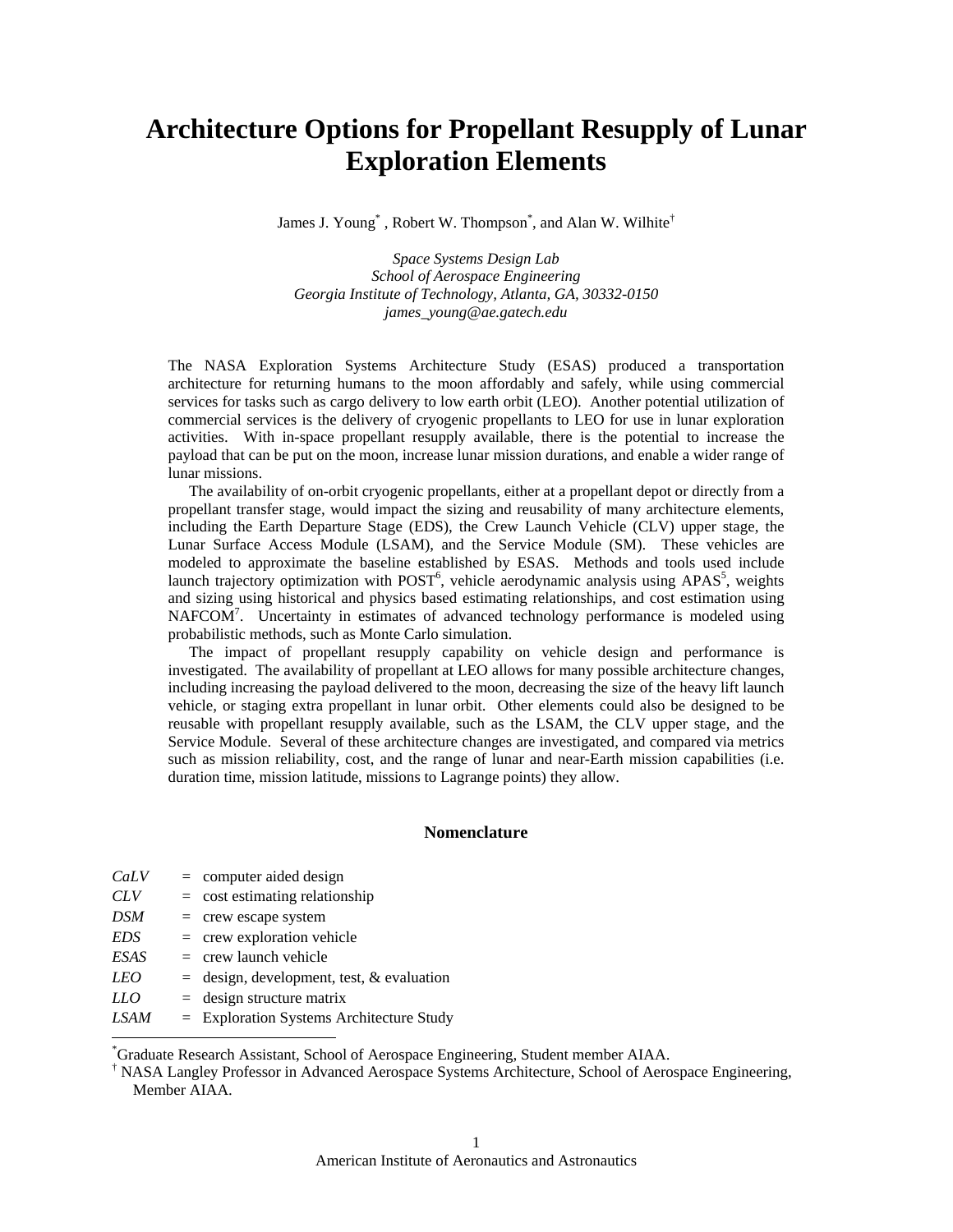| <b>SM</b>  | $=$ Earth to orbit                         |
|------------|--------------------------------------------|
| <b>SRB</b> | $=$ design structure matrix                |
| SSME       | $=$ Exploration Systems Architecture Study |
| TLI        | $=$ Earth to orbit                         |

#### **I. Introduction**

The baseline lunar architecture developed during the Exploration Systems Architecture Study requires that the cargo launch vehicle deliver the propellant required for Trans Lunar Injection (TLI). This is a substantial burd cargo launch vehicle deliver the propellant required for Trans Lunar Injection (TLI). This is a substantial burden as the TLI burn requires 230,0000 lbs of propellant which is roughly 70% of the total payload delivered to LEO by the cargo launch vehicle. This is a considerable burden and significantly limits the design freedom of the architecture. Developing a reliable and cost effective means of providing propellant to LEO can help both reduce the cost of the overall lunar campaign and increase lunar surface payload capabilities. The work outlined in this paper will discuss the positive and negative effects of several architecture design options utilizing LEO propellant resupply capabilities. These results will then be used in an ongoing study to determine if such a capability provides for a better solution for returning humans to the moon and beyond.

# **II. ESAS Baseline Architecture Validation**

# **A. ESAS Baseline Architecture**

The baseline reference architecture is taken from the ESAS report published in November 2005<sup>1</sup>. This report outlines the use of a 1.5 launch solution for returning humans to the moon. This solution includes the development of both a heavy lift launch vehicle for delivering cargo elements to LEO and a crew launch vehicle that will replace the role of the Space Shuttle in delivering humans to Earth orbit. These vehicles are designed to take advantage of Shuttle derived components to help lower development cost and improve system reliability. The baseline concept of operations for the lunar architecture is provided in Figure 1 below. This configuration will remain constant throughout the different trades and only the individual elements will be altered



Figure 1: ESAS Baseline Lunar Architecture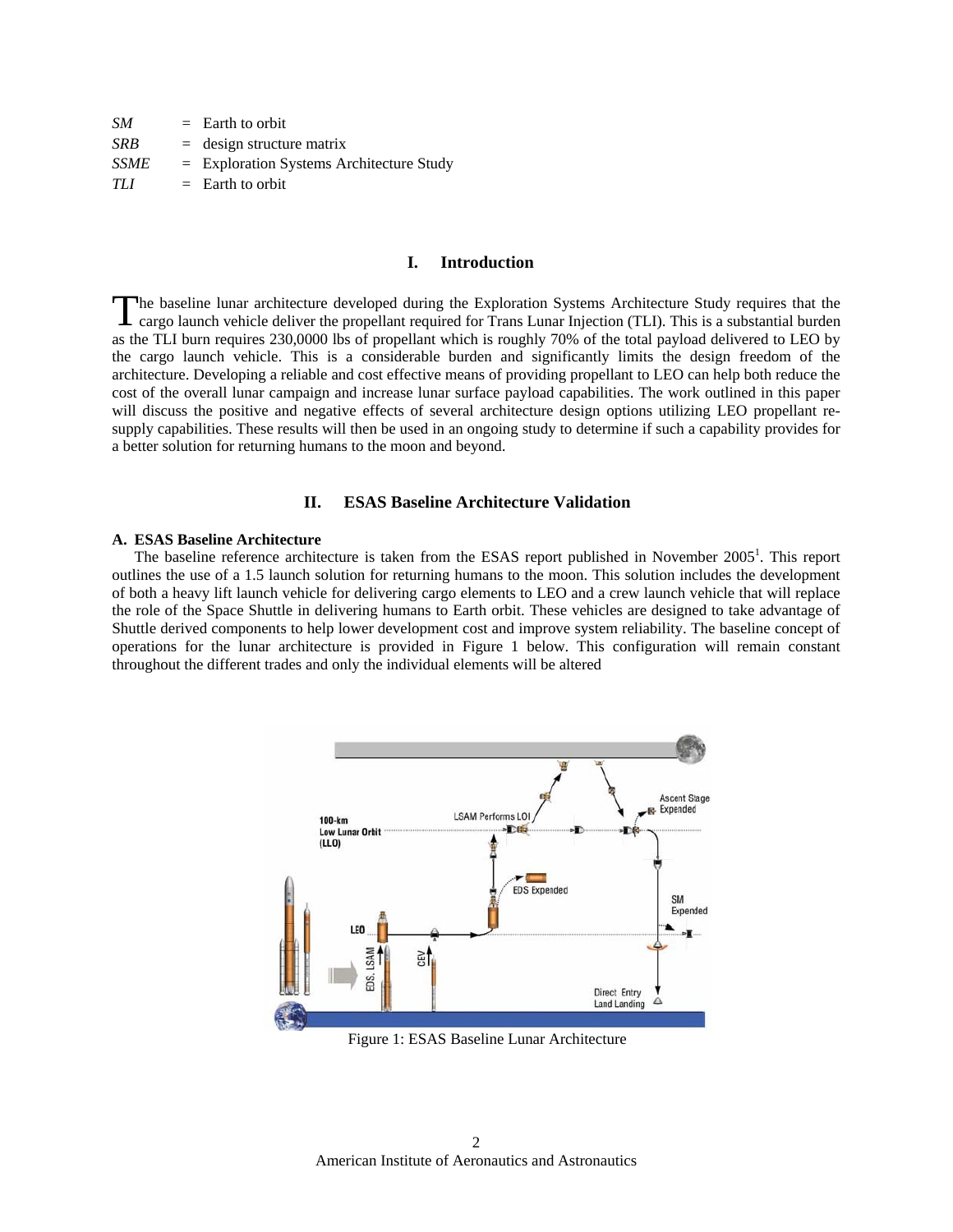The architecture has gone through a series of changes since the baseline configuration was published in late 2005, but these changes have focused mainly on the individual elements, such as an increase in the diameter of the CaLV and a change from SSME's to RS-68's on the core stage, and left the overall architecture intact. These changes should not significantly affect the results of this study as it is a comparison of the overall architecture and not the individual elements. Therefore the baseline design will remain set as of the November 2005 edition of the architecture, the comparison results through out this report will reference that work. The resulting conclusion will be applicable to the final architecture selection.

### **B. ESAS Baseline Architecture Comparison**

The first step in this study was to develop models of the individual architecture elements used in the baseline lunar campaign. These models include a crew and cargo lunch vehicle, Earth Departure Stage, and a Lunar Surface Access Module. These elements can then be assembled together to model the overall lunar architecture. The launch vehicle models consist of three parts, an APAS aerodynamic model, a POST trajectory model, and a weights and sizing model based on historical Mass Estimating Relationships (MER's). The vehicle propulsion is fixed to the existing engine specifications. The EDS and LSAM models are weight-based models that are size based on the delta-V requirements for TLI, LOI and Lunar ascent; these values are taken directly from the ESAS report. A Design Space Matrix (DSM) was created for the architecture to aid in defining how information flows between the various design elements. This DSM is provided in Figure 2. The ascent block contains the launch vehicles, which feed payload and EDS dry weight information into the in-space block. The TLI propellant is then calculated and returned to the launch vehicle block as an input for the payload that must be delivered by the cargo launch vehicle. This iteration continues until the two converge on a closed design. The lunar payload (LSAM  $+$  CEV) is then fed to the lunar block to determine the size of the LSAM and the amount of payload delivered to the lunar surface.



**Figure 2: Lunar Architecture Design Space Matrix** 

These vehicles were designed and calibrated to match the ESAS results so that these models can provide a direct comparison when the propellant re-supply elements are added to the architecture. The vehicle weights, propellant requirements, and payload delivered were all within a few percent of the ESAS results. These results are provided in the following sections.

### *1. Cargo Launch Vehicle*

The cargo launch vehicle (CaLV) is used to deliver large non-human cargo elements to LEO for lunar exploration missions. It is designed to deliver in excess of 320,000 lbs of payload (LSAM + TLI propellant) to LEO. The 2<sup>nd</sup> stage of the CaLV is also used as the EDS and performs the TLI burn once mated with the CEV and service module (SM). A weight comparison between the CaLV and the model was within 2%. A summary of these results is provided in Table I.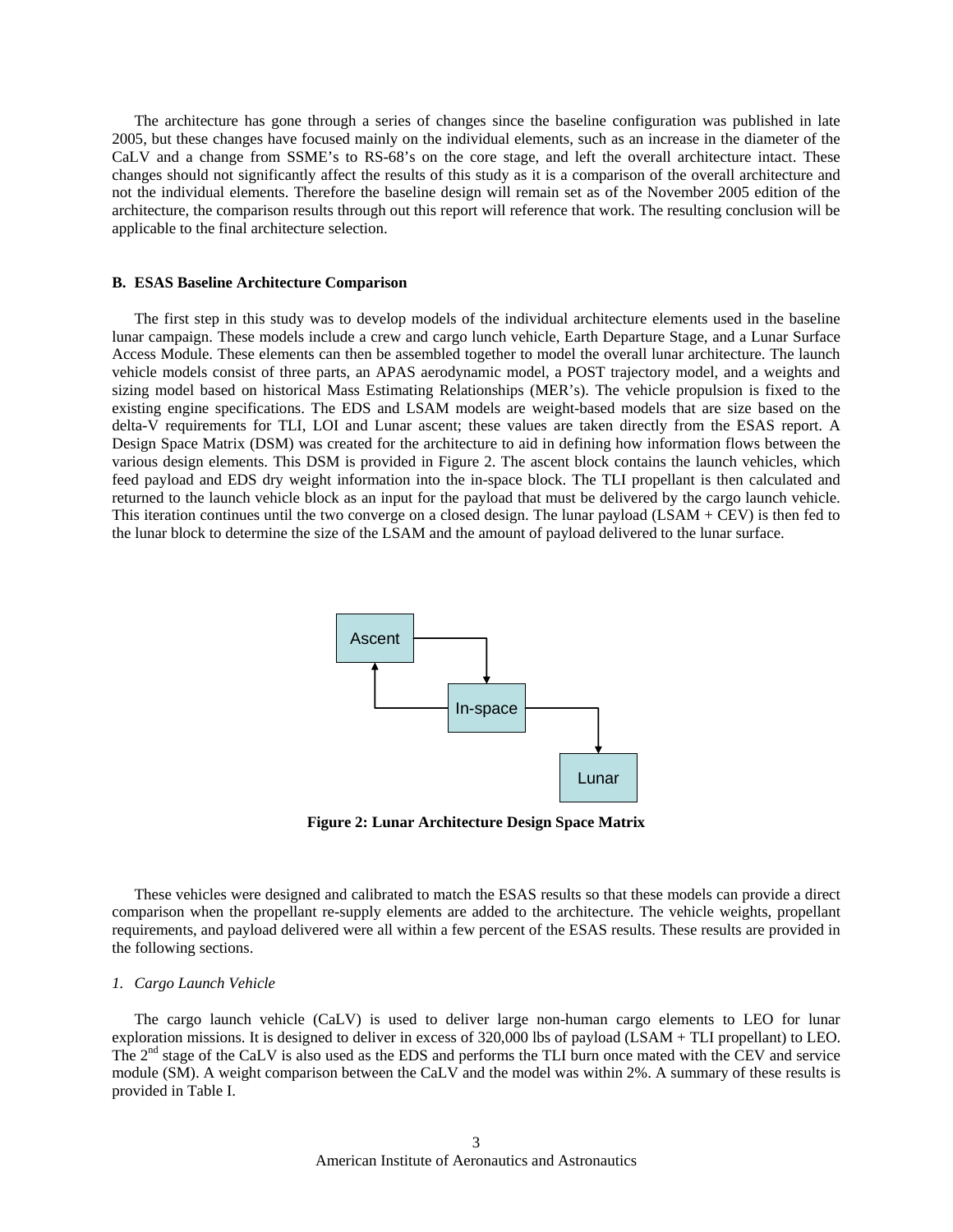|                         | 1st Stage   |           |         | 2nd Stage   |         |         |
|-------------------------|-------------|-----------|---------|-------------|---------|---------|
|                         | <b>ESAS</b> | Model     | % Error | <b>ESAS</b> | Model   | % Error |
| Dry Mass w/ growth (lb) | 194.997     | 194.600   | $-0.20$ | 42.645      | 42.500  | $-0.34$ |
| Gross Mass (lb)         | 2,430,643   | 2,432,000 | 0.06    | 640.171     | 650.800 | 1.66    |
| Ascent Propellant (lb)  | 2,215,385   | 2,217,000 | 0.07    | 264.690     | 263,600 | $-0.41$ |
| Stage Length (ft)       | 210         | 210       | 0.00    | 75          | 75      | 0.00    |

**Table I: Cargo Launch Vehicle Comparison** 

The ESAS report also provided a set of trajectory plots for the ascent phase of the CaLV, which provide another means of comparison between the two models. The main difference between the two trajectories is that the model pulls up out of the dense part of the atmosphere later and thus is exposed to a higher dynamic pressure for an additional 10s. The dynamic pressure peak remains the same at around 550 psf. The other aspects of the trajectory, (altitude, velocity, and acceleration) match up well with the published ESAS results. A comparison of the trajectory profiles are provided in Figure 3 and Figure 4.



**Figure 3: CaLV Altitude and Velocity Profile Comparison** 



**Figure 4: CaLV Acceleration and Dynamic Pressure Profile Comparison** 

### *2. Crew Launch Vehicle*

The crew launch vehicle (CLV) is designed to provide reliable transportation of humans from the earth's surface to LEO. The CLV is similar to the CaLV in that it uses Shuttle-derived launch vehicle components. Its first stage is powered by the same 4-segment Solid Rocket Boosters (SRB) used on the Shuttle and the 2<sup>nd</sup> stage is powered by a single SSME. This  $2<sup>nd</sup>$  stage engine has been changed to a J-2S in current design, but this study will continue to use the original SSME design. The goal of designing the CLV with Shuttle-derived components is that it will improve the reliability of transporting humans to LEO by a factor of 10.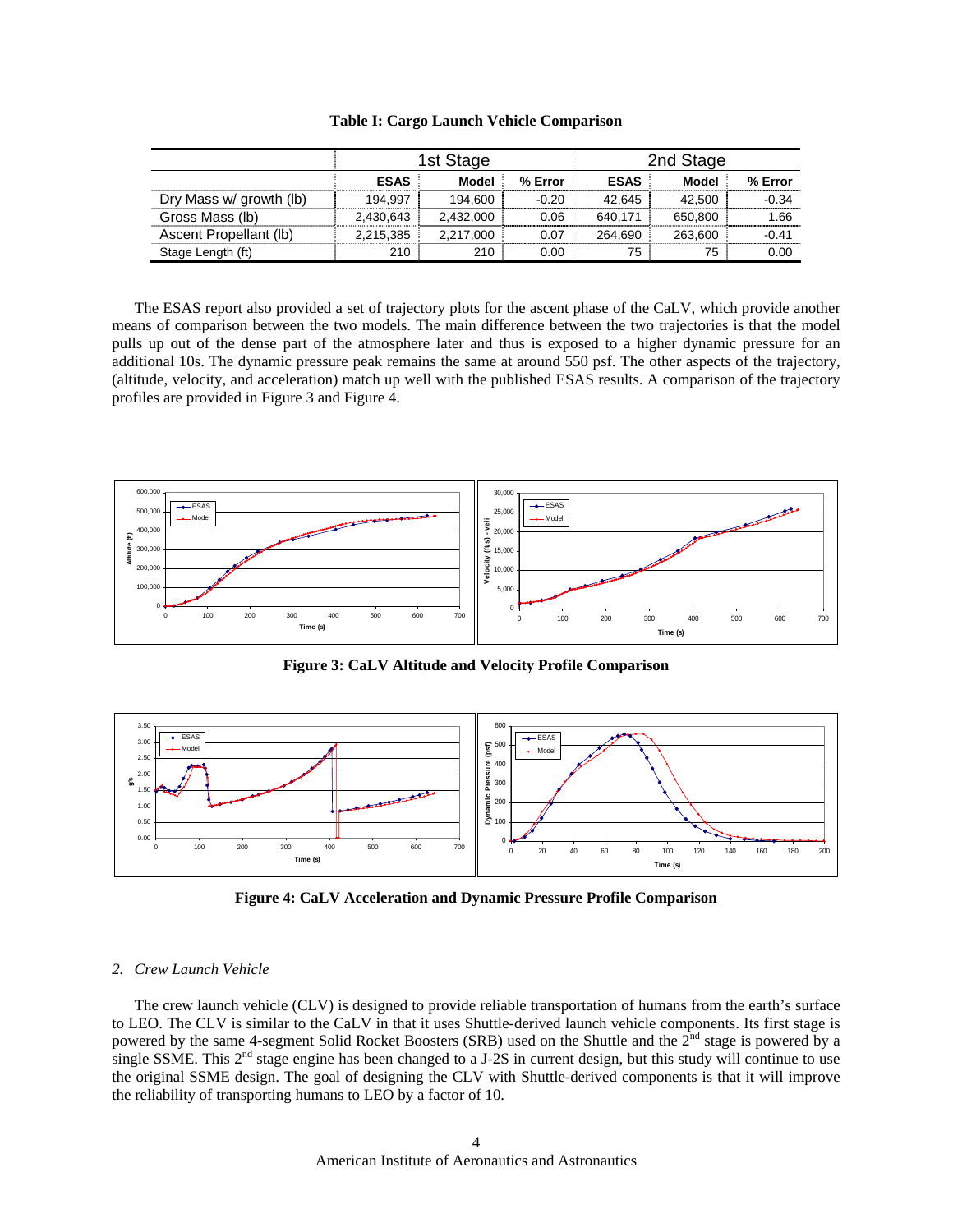|                         | 1st Stage   |           |         | 2nd Stage   |              |         |
|-------------------------|-------------|-----------|---------|-------------|--------------|---------|
|                         | <b>ESAS</b> | Model     | % Error | <b>ESAS</b> | <b>Model</b> | % Error |
| Dry Mass w/ growth (lb) | 180,399     | 180.400   | 0.0     | 38.597      | 39.400       | 2.06    |
| Gross Mass (lb)         | 1,309,305   | 1.293.500 | 1.25    | 474.739     | 472.800      | 0.40    |
| Ascent Propellant (Ib)  | 1.112.256   | 1,107,800 | 0.40    | 360.519     | 362,700      | $-0.88$ |
| Stage Length (ft)       | 133         | 133       | 0.0     | 105         | 105          | 0.0     |

### **Table II: Crew Launch Vehicle Comparison**

The model of the CLV again matched the results provided in the ESAS report to within a few percent. These results are provided in Table II. A more extensive look at the CLV model can be found in a 2005 paper published by the Space Systems Design Lab (SSDL)<sup>2</sup>. The model developed from this work was used in generating the results of this study and follows the same design methodology discussed previously.

# *3. Lunar Surface Access Module*

The Lunar Surface Access Module (LSAM) provides both access to the lunar surface and a habitat for humans during exploration missions. Once in Low Lunar Orbit (LLO), the crew transfers to the LSAM for descent to the surface. The crew utilizes the LSAM as a base of operations while on the surface, at the end of the mission the LSAM separates and a smaller ascent stage is used to return the crew to the CEV in LLO. In this study, it will be assumed that the mission ends at lunar landing and that all of the remaining architecture elements remain constant and are not affected by the addition of propellant re-supply capabilities.

|         | Weight (lb)<br>Drv |        | Gross Weight (lb) |              | Propellant (lb) |        |
|---------|--------------------|--------|-------------------|--------------|-----------------|--------|
|         | <b>ESAS</b>        | Model  | <b>ESAS</b>       | <b>Model</b> | <b>ESAS</b>     | Model  |
| Descent | 13.500             | 13.600 | 77,300            | 80.200       | 55.300          | 56.400 |
| Ascent  | 11,300             | 11,700 | 23,800            | 24,400       | 10.400          | 10,600 |

### **Table III: Lunar Surface Access Module Comparison**

The model again provides a close match to the ESAS reports, a summary of these results can be found in Table III. The largest difference between the two models is seen is in the gross weight of the descent stage. There is a 3.5% error between the two models that comes from a slight increase in the propellant requirements calculated for the mission, which in return causes the size of the vehicle to grow slightly. The error is still small and should not provide any significant bias in the final finding of this study.

It is concluded that these models provide a good representation of the ESAS results and will provide a good baseline of comparison when looking at how each element of the architecture changes with the addition of propellant resupply capabilities. These models will be used in a series of trade studies to see how the architecture performs when propellant re-supply is added. These trade studies will include: burning addition propellant in the CaLV  $2<sup>nd</sup>$  stage to increase the payload capability, removing the TLI propellant from the CaLV and scaling down the vehicle to deliver only the LSAM payload, and the case where the CaLV is completely removed from the architecture and the CLV or an EELV is used to deliver cargo elements to LEO. There are many other trade studies available that could be considered, but these will provide for an initial understanding of how the architecture performs with the addition of propellant re-supply capabilities.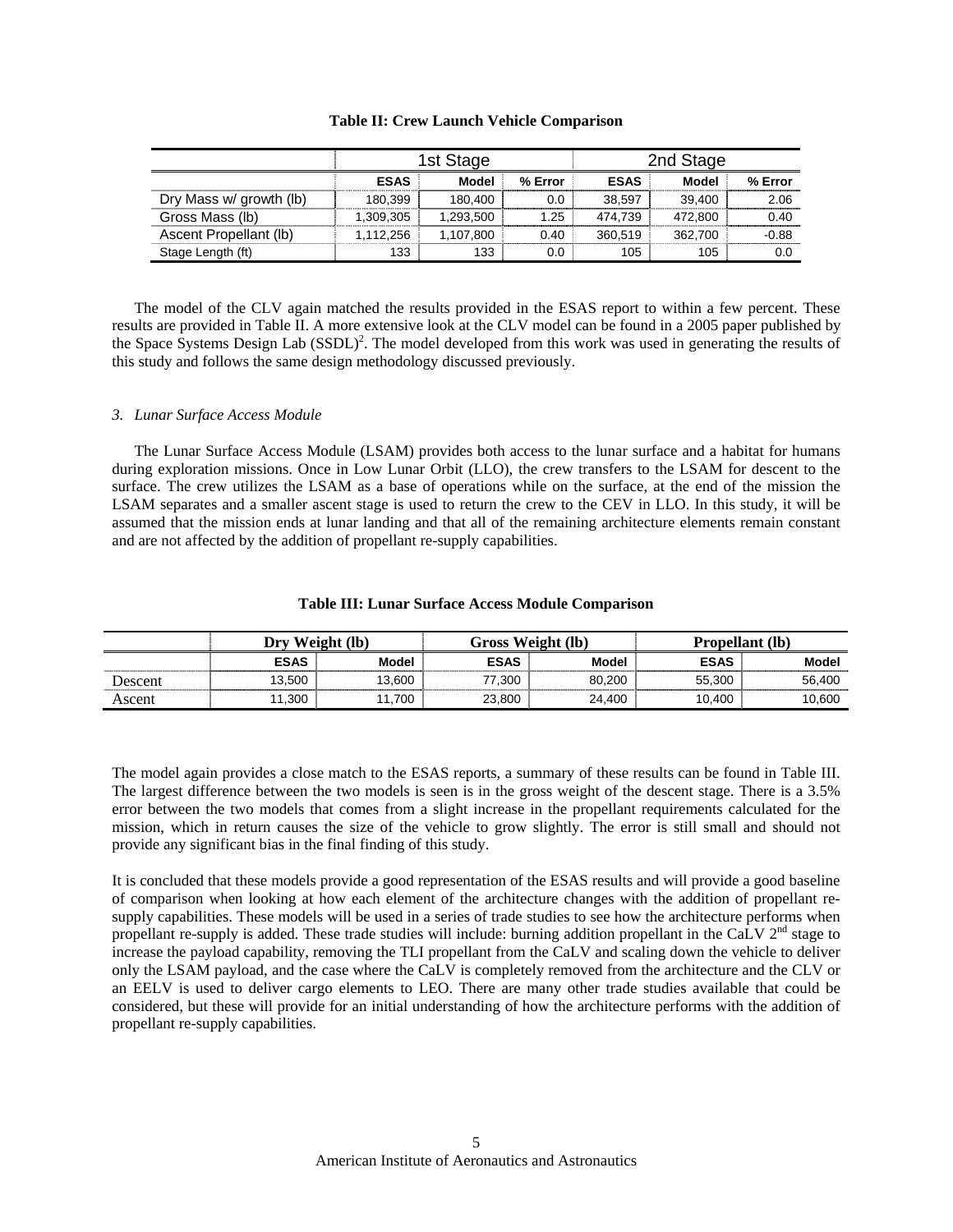# **III. Propellant Re-supply Trade Options and Results**

# **A. Increase in CaLV 2nd Stage Propellant Usage**

The first trade study was to determine what the maximum payload the CaLV could deliver to LEO. An increase in payload could be achieved by increasing the ascent propellant used by the upper stage. This would require some to all of the TLI propellant to be used during the ascent phase leaving the EDS empty upon reaching LEO. To avoid confusion here, the term mission payload will be used to represent the LSAM and any additional payload carried to the lunar surface, while the term payload will refer to the mission payload plus TLI propellant. The current CaLV can deliver a payload of 325,000 lbs to LEO, of which 101,000 lbs is mission payload. When all of the EDS propellant is used to reach LEO, the payload delivered is 352,000 lbs, which represents an 8.5% increase over the current design. This is a fairly small increase, considering the  $2<sup>nd</sup>$  stage propellant usage was almost doubled, this is due in part to two reasons. The first is that the gross lift off weight of the vehicle increases by 250,000 lbs to account for the additional mission payload while still carrying the same propellant load. This significantly decreases the capability of the core stage, which reaches a velocity of 4,000 ft/s less at separation. The second is that the upper stage T/W is decreased from 0.84 to 0.61, making the stage less efficient than the baseline design. Putting these issues aside, there is still an increase of the payload delivered to LEO and a significant increase in the mission payload. The main concern with delivering this amount of payload is that it cannot physically fit on the current CaLV configuration. An increase in the fairing diameter will allow for larger payloads to fit on the CaLV; however, the use of a larger fairing decreases the overall payload capability of the vehicle do to an increase in the weight of the fairing and an increase in drag losses. An optimization was done in order to determine the maximum payload that could be delivered by the CaLV. The optimizer was allowed to vary both the fairing diameter up to 22ft and ascent propellant used while keeping the configuration of the vehicle constant (height constraint). The payload density was also constrained to remain the same as that calculated from the baseline design. This resulted in the maximum mission payload decreasing from 352,000 lbs to 260,000 lbs and the fairing diameter increasing to 22 ft. These results are provided in Table IV along with the ascent propellant required and the propellant needed for the TLI burn. This final case provides for more realistic payloads.

|  | Table IV: Maximum Payload Delivered, Fairing Diameter 22ft |  |
|--|------------------------------------------------------------|--|
|  |                                                            |  |

|       | <b>Mission Pavload (lb)</b> | $(lb)$<br><b>Propellant</b><br>Used<br>Ascent | <b>Remaining TLI Propellant</b><br>(lb) | <b>Required TLI</b><br>Propellant (lb) |
|-------|-----------------------------|-----------------------------------------------|-----------------------------------------|----------------------------------------|
| ESAS  | 01.000                      | 000.1<br>264.                                 | .000<br>224.                            | 224.000                                |
| Model | 300<br>259                  | .000                                          | 86.400                                  | 433.200                                |
|       |                             |                                               |                                         |                                        |

The propellant required for the TLI burn varies directly with the mission payload as noted in Figure 5. As the mission payload increases, the cost to deliver sufficient TLI propellant also increases. An important question arises as to when propellant re-supply becomes to expensive to effectively deliver an additional pound of payload to LEO. An ongoing study is being conducted to look at how increasing the payload delivered to LEO affects the economics of the lunar architecture. The results in Figure 5 includes various payload fairing densities and so the maximum payload capability is greater than that provided in Table IV, which is for a payload density equal to the baseline design.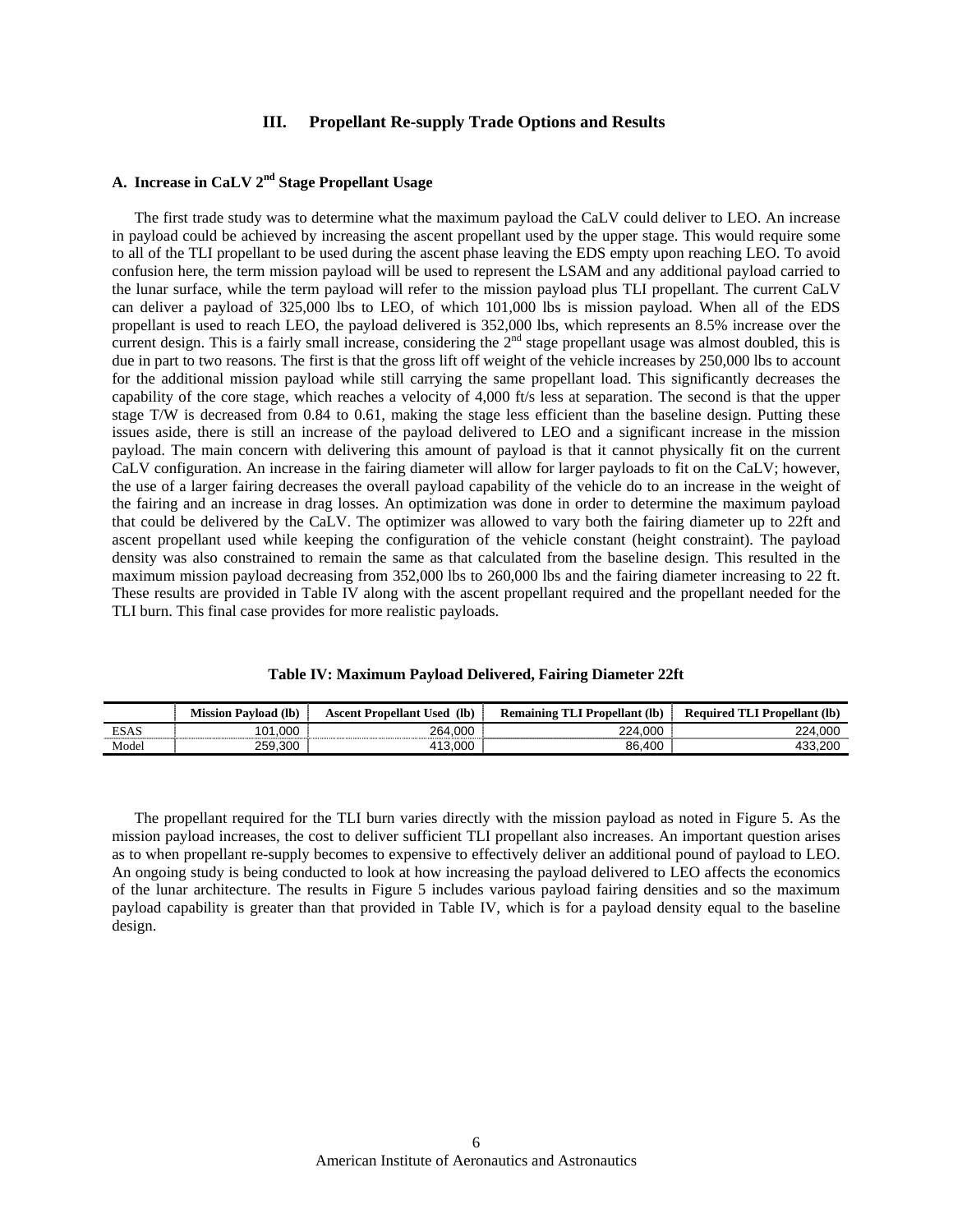

**Figure 5: Mission Payload vs. Propellant Delivery Requirements** 

The increase in mission payload delivered to LEO does not translate directly into payload delivered to the lunar surface. The increase in mission payload is for the entire LSAM system, when the payload to the lunar surface increases so the propellant requirement for LOI and descent (both are done by the LSAM). Therefore the increase in mission payload must be balanced between an increase in propellant and lunar surface payload. The baseline design is capable of delivering 3,000lbs of payload to the lunar surface this solution provides a lunar surface payload capability of 85,500 lbs about 50% of the increase in mission payload.

### **B. Scale Down CaLV to Deliver Lass Payload**

This second study considered the case where all of the TLI propellant is removed from the EDS Stage, it is assumed to be delivered separately. This reduces the payload delivered to LEO by 70%, and results in a smaller launch vehicle requirement. In order or determine how small the launch vehicle could be and still deliver the required mission payload the number of engines on both the upper and core stages were decreased. This reduction continued until there was a single J-2S on the upper stage and 2 SSMEs on the core, decreasing the number of SSMEs further results in a non-closed trajectory. The configuration still provided more than the needed amount of thrust, to decrease the thrust further the two 5-segment SRBs were replaced by two 4-segment SRBs. This final configuration provided for a closed design and meet the mission payload requirement of 101,000 lbs. A comparison of the resulting vehicle and the baseline design are provided in Table V.

#### **Table V: Scaled Down CaLV Comparison**

|              |                 |                    | ----- | ~~ |  |
|--------------|-----------------|--------------------|-------|----|--|
| $\mathbf{r}$ | $\sim$ $-$<br>ັ | - -<br>ر.          |       |    |  |
| √ode         | 242             | $\mathbf{r}$<br>∠∪ |       |    |  |

In addition to decreasing the number of engines the length and diameter of the vehicle also became smaller than the baseline design. Originally the diameter was left the same as the baseline design, but this configuration had a very poor length/diameter ratio. The diameter of the vehicle was decreased to 20 ft to improve this, while the fairing diameter was left at the original 27.5ft so that it could continue to accommodate the baseline LSAM. An optimization could still be done on designing a CaLV that was required to deliver only the mission payload, in this design the baseline configuration structure was kept in tact and only reduced in size until it couldn't be reduced anymore. A more optimal design could be found if different engines were investigated, but this study provides an initial look at how the size of the vehicle can change if the TLI propellant is delivered by a separate means.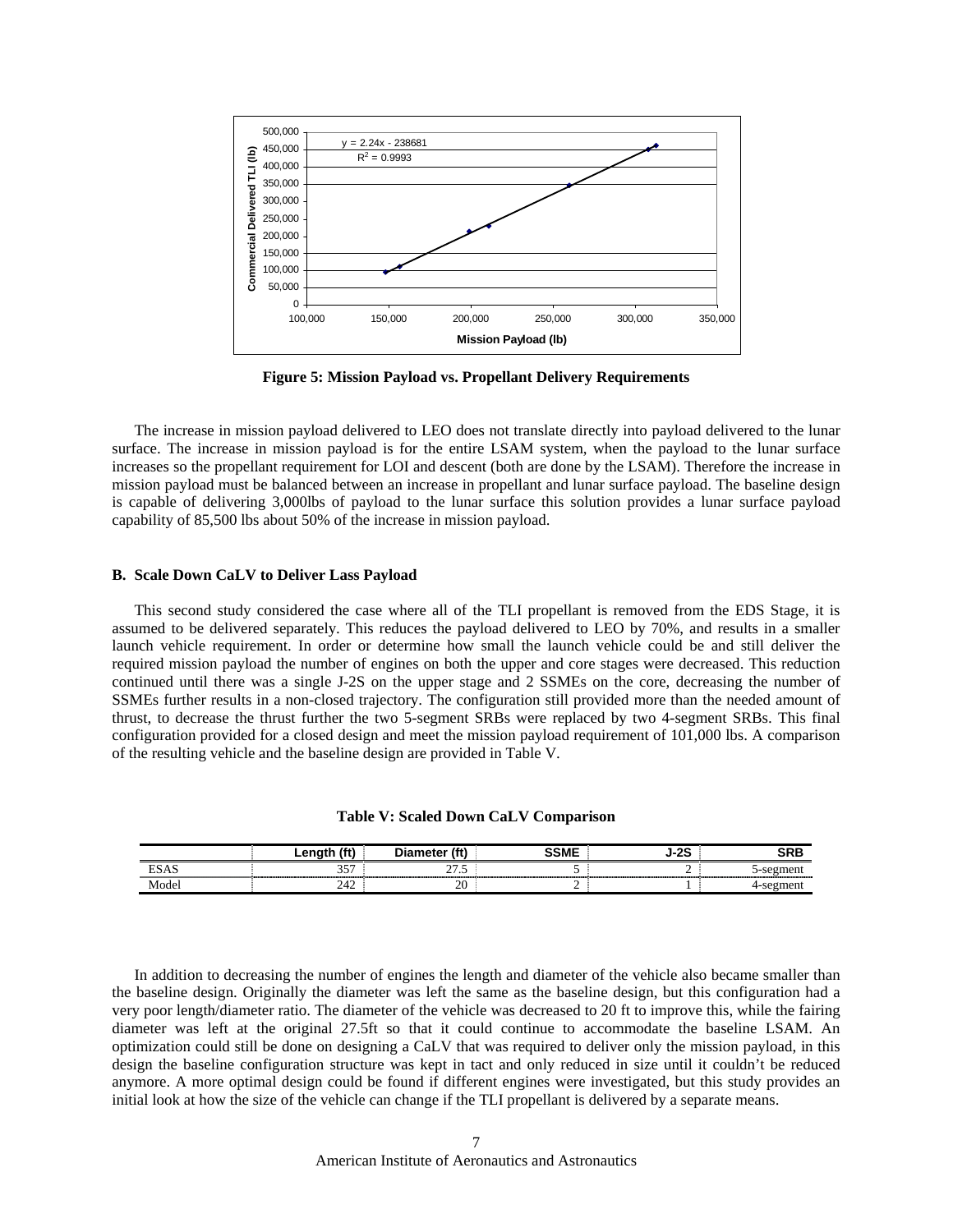A look at how the configuration of these two designs compare to the baseline design is provided in Figure 6. These two designs provide opposing looks at how propellant re-supply capabilities can affect the design of the lunar architecture. The first trade study provides an increase in the mission payload while the second study reduces the overall size of the vehicle while providing the same mission payload.



**Figure 6: CaLV Trade Study Comparison** 

### **C. Remove CaLV from Lunar Architecture Design**

The final study investigated was to look at the case where the CaLV would not be developed and the CLV would be used to deliver both the CEV and LSAM to LEO (separate launches would be required). The benefit of this would be to free up the resources needed to develop and build the CaLV. This would amount to billions of dollars in saving over the entire lunar campaign. In addition to delivering the CEV to LEO the CLV would be required to deliver the LSAM to LEO and perform the TLI burn. The CLV has the capability to deliver 60,000 lbs to the reference orbit. The gross weight of the LSAM is 101,000. This includes 55,000lbs of LOX/LH2 descent propellant. The LSAM can be delivered to LEO with only 25% of the descent fuel and be within the payload capacity of the CLV. The remaining fuel can be provided on orbit in the same manner that the EDS stage is re-fueled. The  $2<sup>nd</sup>$  stage of the CLV must also be able to perform the TLI burn. The TLI burn requires a 10,333 ft/s delta-v maneuver, this equates to a propellant requirement of 230,000 lbs. The  $2^{nd}$  stage of the CLV can hold a maximum of 360,000lbs of propellant, well above the require propellant mass.

 The concern with placing the LSAM on top of the CLV is that the current LSAM configuration can not realistically fit on the top of the CLV. The current fairing diameter is at the upper limit of what can be placed on top of the solid first stage and the LSAM is considerably larger. It would be difficult to design the LSAM to with fit on the CLV with out decreasing its current capability or requiring multiple launches to deliver the vehicle. Other launch vehicles were considered to replace the CaLV. These vehicles have the performance capability to deliver the LSAM to orbit, but they have the same fairing limitation as the CLV. The results from this study show just how much the lunar architecture can de affected by the development of propellant re-supply capabilities.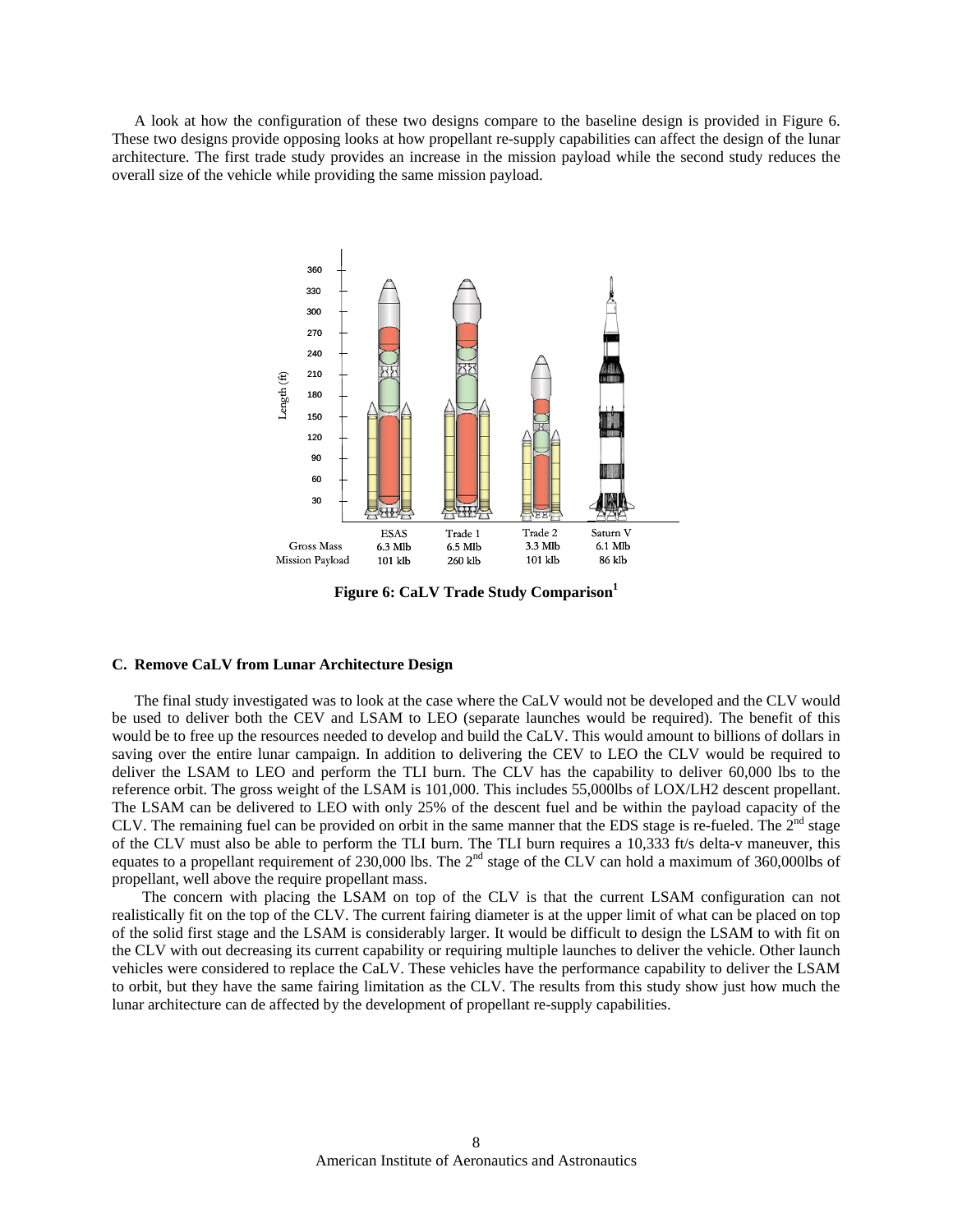### **IV. Propellant Re-supply Capabilities**

### **A. In-space Propellant Re-supply Options**

There are two main options for in-space propellant re-supply. The first is to deploy a propellant depot to Earth orbit. This depot is capable of holding large amount of propellant for an extended period of time. The benefit of a propellant depot is that the delivery of propellant is not directly linked to the exploration mission<sup>3</sup>. The propellant is delivered to orbit in such a way that sufficient propellant is always available for the next exploration mission. Many designs for propellant depots include the use of cryogenic coolers which limit the amount of propellant that is lost to the environment. This allows propellant to be stored on orbit for extended periods. The additional benefit is that the delivery vehicle never needs to come in contact with the specific mission elements helping to keep the design of the delivery system simple and low cost. The down fall of a propellant depot is that additional hardware must be designed, deployed and operated, each of these increase the cost of the overall architecture. The alternative design is the use of direct propellant transfer. In this case the propellant is delivered directly from the delivery vehicle to the EDS. This is a simpler design, but requires a stricter launch schedule since the propellant can't be delivered until the EDS is in orbit. This becomes more of a concern as the number of launches required to re-fuel the EDS increases. Additional requirements will be place on the delivery vehicle as it comes into contact with the very expensive lunar architecture elements. This will likely increase the cost and complexity of the delivery vehicle. The benefit of this design is that it does not require the development and deployment of a propellant depot and so offers a lower infrastructure cost, but increases the requirements on the delivery vehicles. Additional work in this area will look at the economic point where each of these solutions makes sense and what effect does the additional regulation play on the effectiveness of using direct transfer options.

### **B. Propellant Re-supply Delivery Options**

The key to propellant re-supply becoming apart of the lunar architecture and future exploration missions is the development a low cost and reliable delivery option. In the near future this is likely to come from the development of a small to medium commercial launch vehicle capable of launching many vehicles within a short period of time. There is an emerging field of launch vehicles that is generally referred to as "responsive space" access vehicles. The goal of this new launch vehicle industry is to reduce launch vehicle complexity and government involvement resulting in a lower cost and higher reliability design. There are many companies currently designing such vehicles, but none of these companies currently have a launch vehicle in the market. The closest company is Space X who plans to launch a test vehicle in November of 2006. Other options available for propellant re-supply are current EELVs, such as the Atlas and Delta family of launch vehicles. These vehicles provide a medium to large payload capability, but the cost per mission is much higher than expected from the responsive space community; however the reliability of these vehicles is much more proven. The following table compares the Space X launch vehicles to the current Atlas 552. The last column is the number of successful launches required to deliver the TLI propellant of the baseline design.

| Vehicle    | <b>Payload Capability (lb)</b> | Cost/Launch (\$M) | <b>Required Launches</b> |
|------------|--------------------------------|-------------------|--------------------------|
| Falcon I   | .250                           |                   | 89                       |
| Falcon 9   | 20.500                         | ∸                 |                          |
| Falcon 9S9 | 54.500                         | $\pi$             |                          |
| Atlas 552  | -900                           |                   |                          |

|  |  | Table 6: Propellant Delivery Vehicle Comparison |
|--|--|-------------------------------------------------|
|  |  |                                                 |

It is important to include the cost of launch vehicle failures when looking at the total cost of propellant delivery. This has been done through the use of Monte Carlo simulation. A simulation is created to model the number of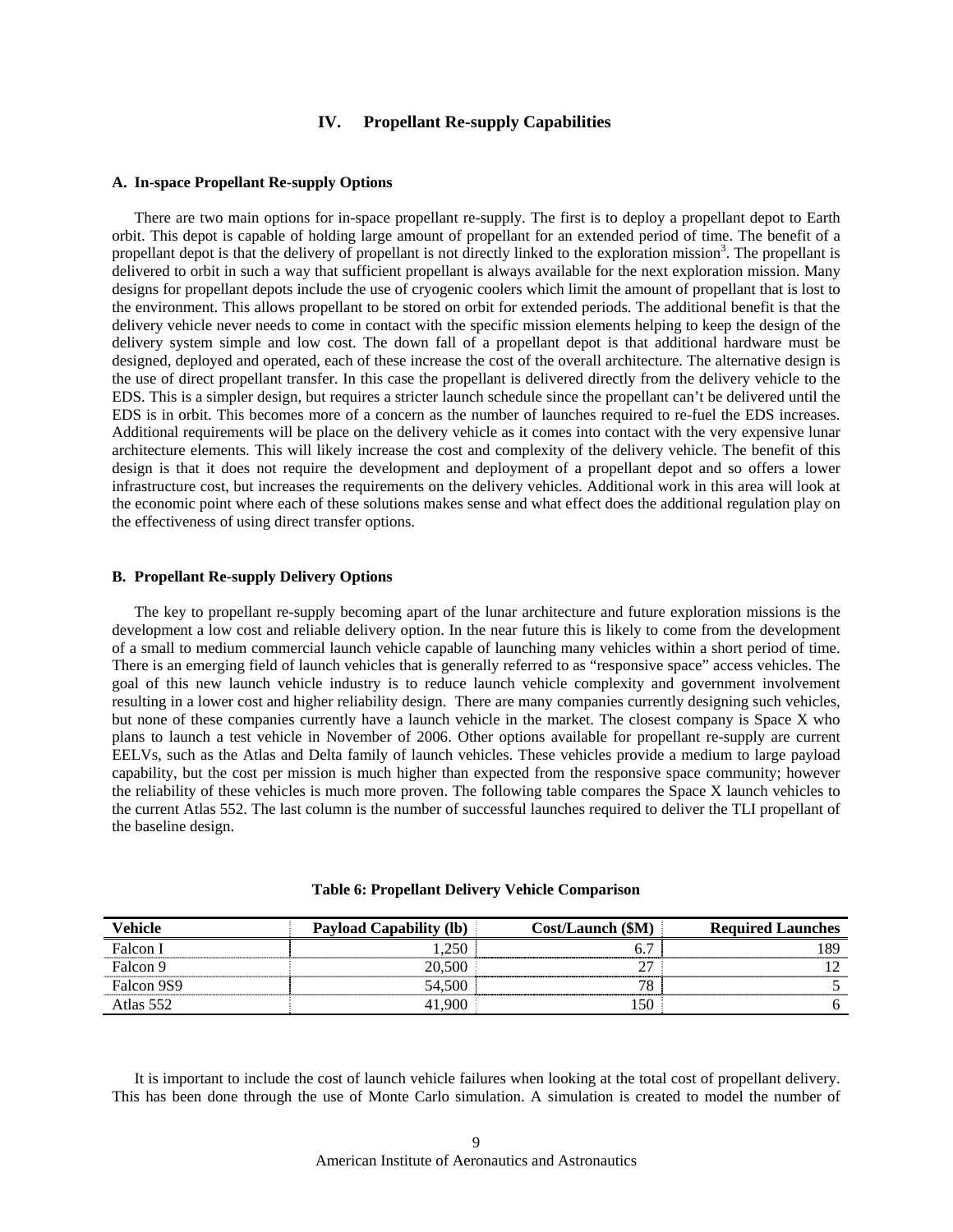launches required to compete each re-supply mission. The simulation is run 10,000 times to generate a distribution of the launch cost based on the number of failures experienced during each mission. A triangular distribution is also placed on the launch cost as the accuracy of these values is less certain. The results for the Atlas V and Falcon 9 launch vehicles are provided in Figure 7. The two curves on each plot represent different levels of assumed launch vehicle reliability. The 95% confidence value is also shown in each figure.



**Figure 7: Monte Carlo Mission Cost Simulation Results** 

These results significantly lean toward the use of responsive space vehicles as they provide a much lower cost with a similar launch reliability. The concern with these vehicles is that their development is not secure and only time will tell if the development of these vehicles will come to fruition. Future studies will look at both vehicle types and make a recommendation as to what level of reliability and cost must be reached before propellant re-supply can be effectively implemented into exploration missions.

## **V. Future Work**

The work presented in this paper is part of an on going study at the Georgia Institute of Technology under the direction of Dr. Alan Wilhite. The goals of this study are aimed at determining the point at which an architecture utilizing propellant re-supply becomes a better solution than current architecture models. The term "a better solution" is dependent on more than the performance of the architecture, cost, reliability, risk and launch schedule must also be considered. This papers discussed the possible performance benefits that propellant re-supply can provide to exploration missions. Currently an economic and reliability model are being developed to provide additional insight into these other figures of merit. The economic model will include a year by year analysis of all economic activities associated with the operation of a lunar campaign, including develop, production and operating cost. The model will also look at the cost associated with delays in the CLV that could lead to the loss of already deployed assets such as the EDS stage. The reliability model will calculate an overall architecture reliability based on the reliability of the individual elements with the architecture. The addition of a propellant re-supply element adds additional complexity and decreases the overall reliability of the architecture. Other changes in the configuration may also effect the reliability of the architecture, such as the number of engines on the CaLV. A level of risk will also be considered to account for any addition development that may be required, such as in-space propellant transfer and zero-boil off technologies. These different figures of merit will be used to evaluate the use of propellant re-supply in future exploration mission and to determine at what benefit to cost ratio does this architecture become a better solution.